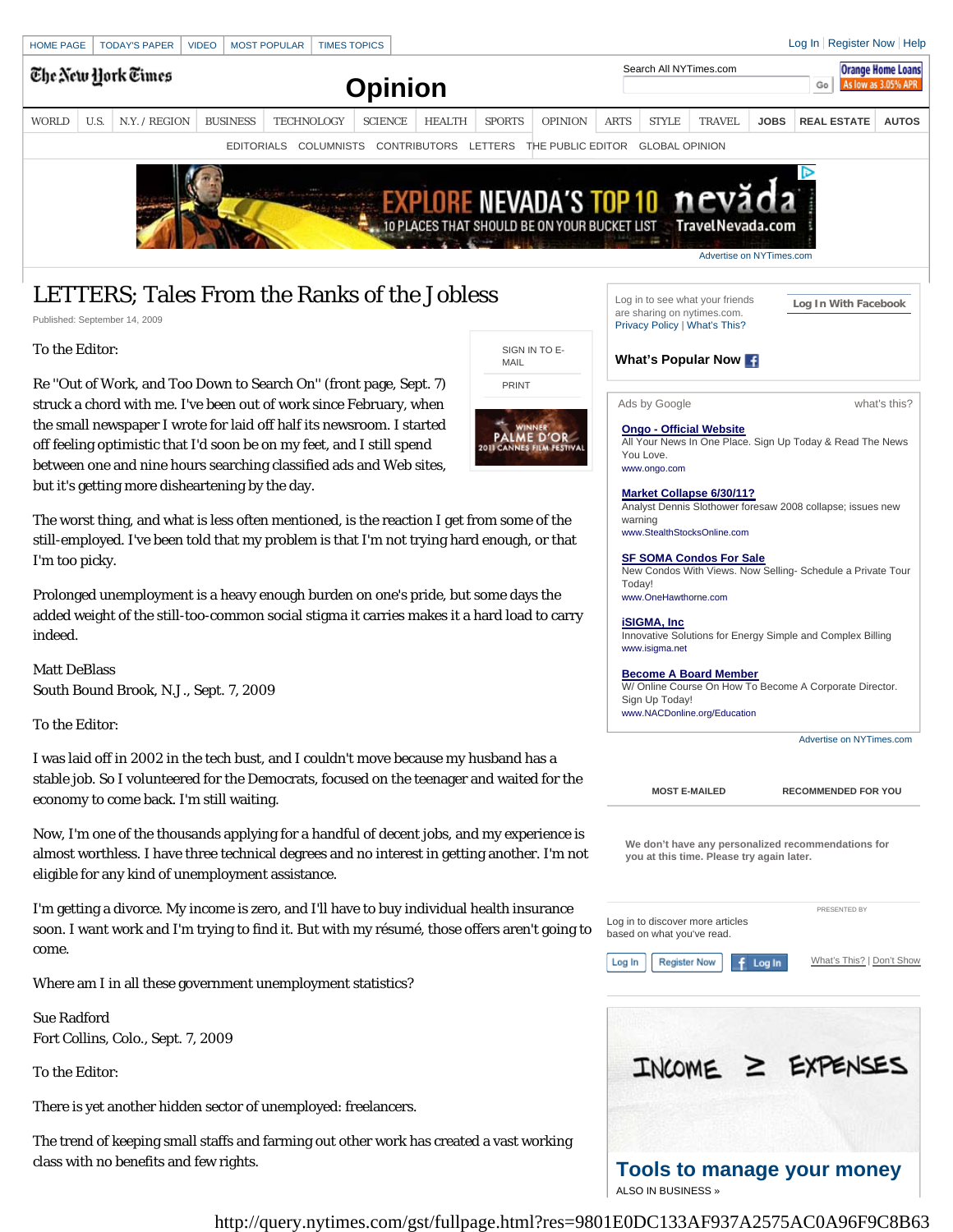A freelancer whom I know worked for a company for nearly two years, then one day, just was not called in. No explanation.

Many people who worked full time but were laid off will not apply for unemployment benefits because of the effect it might have as they now look for freelance jobs. In fields like graphic design, for example, workers feel they need to present an image of always being in demand, even during slow periods. You'll rarely find a designer who admits to a slow period, or to being unemployed.

Jan Fisher Forest Hills, Queens, Sept. 7, 2009

To the Editor:

For frustrated job seekers, there is often a vicious cycle of negative attitudes negatively affecting interview outcomes. As a career consultant (and a woman in her 50s), I know that there are strategies that can help.

Usually, the first impression is one's résumé, and it should be written so that it's easy for the hiring manager to see that you're qualified for that specific position. Each interview should be prepared for in detail, practicing aloud and focusing on appearance.

It's important for job seekers to get professional help early. Many states offer free assistance, like California's Employment Development Department, which sponsors groups in which job seekers collaborate, inviting professional speakers and helping one another.

Age discrimination exists, but often it's a perception that our thinking, behavior, level of energy and enthusiasm, and appearance may be out of date. This is something we can control.

And for Rick Alexander, who in your article said that seeking a job was like asking that cheerleader for a date and being repeatedly rejected: choose your targets wisely. Apply only for positions for which you are qualified.

Mauri Schwartz San Francisco, Sept. 7, 2009

To the Editor:

One job seeker in your article, Ray Rucker, age 62, said that when he was being interviewed for a job with a retail chain, he was asked how soon he planned to retire. I find that discriminatory under the Age Discrimination in Employment Act. If I had been in Mr. Rucker's place, I would have asked (diplomatically) whether the executive was referring to my age. This might have led to an open discussion about the issue.

For example, older workers are more stable and reliable and don't engage in job-jumping.

Ruth Curtis New York, Sept. 7, 2009

DRAWING (DRAWING BY SAM FRIEDMAN)



Never own stocks again Don't be a victim of identity theft

### nytimes.com





Advertise on NYTimes.com